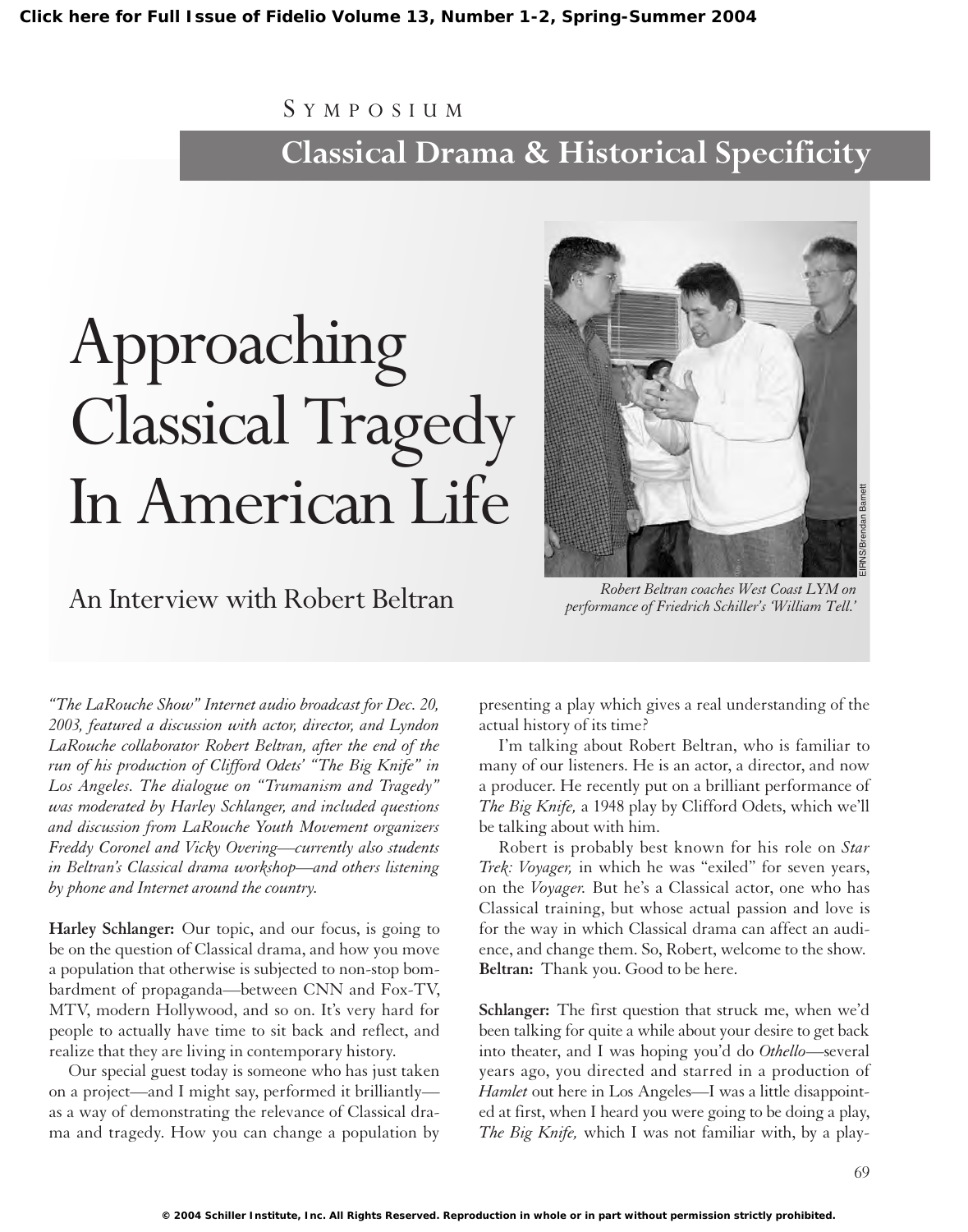wright with whom I had some vague familiarity. How did you happen to choose *The Big Knife* as your project? **Beltran:** Well, it was really a choice between *Othello,* and something else! Because I had pretty much made up my mind that I was going to do *Othello.*

However, it had been a few years since I had been on the stage; and I thought, maybe I should do something prior to tackling Othello, which is a monstrous role, and a monstrous play to perform and to put up, as a total production.

So I was looking around for other things to, possibly, do, when I remembered *The Big Knife,* which was a play that I had always loved, and first read in college. And in re-reading it, the relevance and the timeliness, with where we are in our country today, paralleling what Odets was writing about in 1948, it just seemed so glaringly obvious and necessary, probably because I

saw the larger metaphor more clearly in *The Big Knife.* I was still searching, and am still searching for that huge metaphor for *Othello.*

So the play was clearer in my mind, as to what I could do with it, and what I wanted to say with it.

**Schlanger:** Now, when you say, the relevance and timeliness: What was it about Odets' play *The Big Knife,* that you saw as relevant and timely for the present audience?

**Beltran:** Well, it goes back to what I had been listening to, and absorbing in Lyn's various speeches, about Classical drama, the relevance, and the way to approach Classical drama. I was hoping that I could find a way to demonstrate that, because I believe wholeheartedly in everything that Lyn has said about that.

**Think of Charlie Castle, when you read the play, as the United States, in that he is fabulously wealthy, has virtually anything that he needs at his disposal, and yet, he's profoundly unhappy. The very core of his soul is** *sick.*



**This play is one of those fossils that you find in an archeological dig, that validates what Lyn has been saying about the rampant corruption that happened to that generation, and has been developing to the present day. That's why the play is so relevant now, because it's based on a truthful current of thought about ideas that took hold of our society.**

**Schlanger:** And Lyn has written quite a bit about, in a sense, the backdrop to the play. Perhaps, in a moment, you can tell people a little about the play. But, what struck me, the first time I read it, and then when we started talking about it, is that it leaps off the pages: He's writing about what Lyn calls "Trumanism"! The post-World War II destruction of the optimism that came out of the victory over Nazi Germany. The sense

> of optimism about getting out of the Depression, which was associated with Franklin Roosevelt. And then, immediately after the death of Roosevelt, Harry Truman became President, and there was a complete transformation.

So, I assume that was something that leaped off the pages for you as well.

**Beltran:** Yeah, it did. And it's not stated explicitly in the play, that this is a reaction to Trumanism. But it is quite clear that it's a reaction to the way the country shifted, after the great buildup and optimism before and during the war, the Roosevelt policies going into effect, and the

great optimism that that caused in the population. And then, the complete turnaround in the opposite direction, that the country went into the paradigm-shift, as Lyn describes it—that's exactly what Odets was writing about.

The fact that Charlie Castle—

*Robert Beltran plays actor Charlie Castle, in the recent production of "The Big Knife."*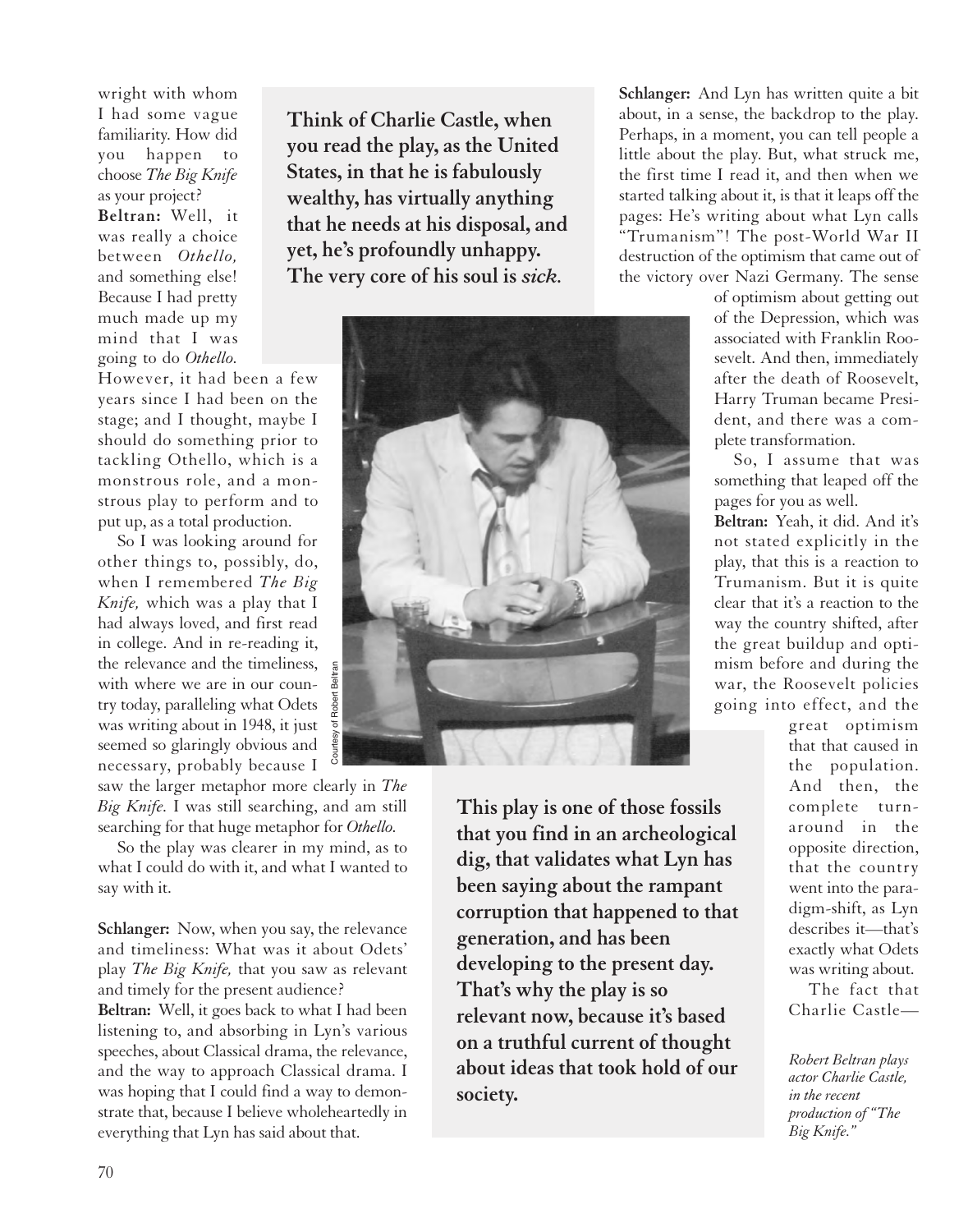who is the protagonist in the play—

**Schlanger:** That's the character that you played.

**Beltran:** Yes—saw very clearly what was happening to him, and what was happening to the rest of the country, but couldn't find a way out. Couldn't find the way to deal with it. In fact, the whole play is about—if you want to think of Charlie Castle as the metaphor for the country itself, America itself—you saw the corrupting elements that were slowly killing him.

**Schlanger:** Now, just so that people know a little bit about this (and I would actually recommend that, if people can find this—because it's not that easy to find, it's not in most of the Odets anthologies): The play is called *The Big Knife,* it was written in 1948, and it's about a character, Charlie Castle, who's a very well-known and famous actor, who is, in a sense, an indentured servant to "Hoff Industries," Marcus Hoff, the studio chief. And in this sense, when you say he's a metaphor for the society, how does this unfold in the play?

**Beltran:** Well, if you think of Charlie Castle, when you read the play, as the United States, in that he is fabulously wealthy, has virtually anything that he needs at his disposal, and yet, he's profoundly unhappy. The very core of his soul is *sick.* And he knows why. And yet, he's juggling so many— so many people are living off of him, and making the golden goose lay his eggs, and as long as the golden goose is laying those golden eggs, everybody is happy, except for him.

So, everybody is living off of this man, and feeding off of him. And they're not at all concerned with the fact that he's slowly dying, and that they are contributing to his death.

**Schlanger:** Now, the scene is set right at the beginning, when he's talking to a gossip columnist who's trying to get a story—typical gossip columnist, trying to find out what's happening with his marriage—but it's really a telling thing, because you're less than two minutes into the play, and she says to him, "The first time we met, all you'd talk about was FDR." And he replies, "I believed in FDR."

**Beltran:** Right. I think—she's referring to when he first came to Hollywood, the idealist stage actor who came with all these ideas about how he was going to carry on his ideals into the movie industry, and make movies that meant something, and said something.

**Schlanger:** And you would say this was autobiographical for Odets?

**Beltran:** It's autobiographical for Odets, and possibly me! [*Laughs*] But for Odets, definitely. Odets was very good friends with John Garfield, and I think a lot of the story

was drawn from John Garfield's personal experiences with Warner Brothers—with Jack Warner.

We understand that Charlie Castle came to Hollywood as a different person. He's become something exactly opposite to how he first came to Hollywood—full of idealism, full of the political enlightenment of the Roosevelt policies, and what Roosevelt stood for and was trying to implement in the country. These were things that he believed in.

**Schlanger:** And there's even the shadow at the very beginning, and again, in an elliptical way—what Lyndon LaRouche said in the discussions we had with him almost out of the corner of your eye; the Trumanism. When he's asked by the gossip columnist about his wife's contributions to political parties.

**Beltran:** Right. It's a veiled threat, in that she's trying to get gossip about his failing marriage and the impending divorce, and he's reluctant to give her that information. She threatens him with possibly revealing his wife's affiliation with reprehensible political organizations, possibly Communism, I think that's what's implied in the play, that she gave some money to a Communist group.

**Schlanger:** And it's interesting that the play was written just about at the time of the "Hollywood Ten," with the beginnings of the Red-hunts out here on the West Coast. . . .

We have two panelists who are members of the LaRouche Youth Movement, who we'll bring on in a bit. They're also students of Robert Beltran in the work he's been doing with the LaRouche Youth Movement and the Schiller Institute. So we'll hear shortly from Vicki Overing and Freddy Coronel.

Now, on this question then: In a sense, we're titling this show today, "Trumanism and Tragedy." What is the tragedy, then? What do you see that is the trap? And how does this fit the description of Classical tragedy, in that it mirrors the whole society? Because, after all, we're talking about a rich, handsome, powerful movie actor. So how does that have an effect on the audience, most of whom are not handsome, rich movie actors?

**Beltran:** Well, I think what the audience is meant to see, is how Charlie Castle is trying to save himself. And he is still trying to rise above the mediocrity, and the mercenary qualities of all the people who are around him.

For instance, he tries to have a meaningful discussion with his agent, and his agent says, "Charlie, you and your wife are two beautiful humans, and you can't settle one little problem—your marriage." And Charlie says, "Well, maybe that's why empires have fallen, Nat, because just like me, millions can't settle one little problem." And his agent says, "Who's got time to worry about empires? I just want to live in peace, and please my clients." And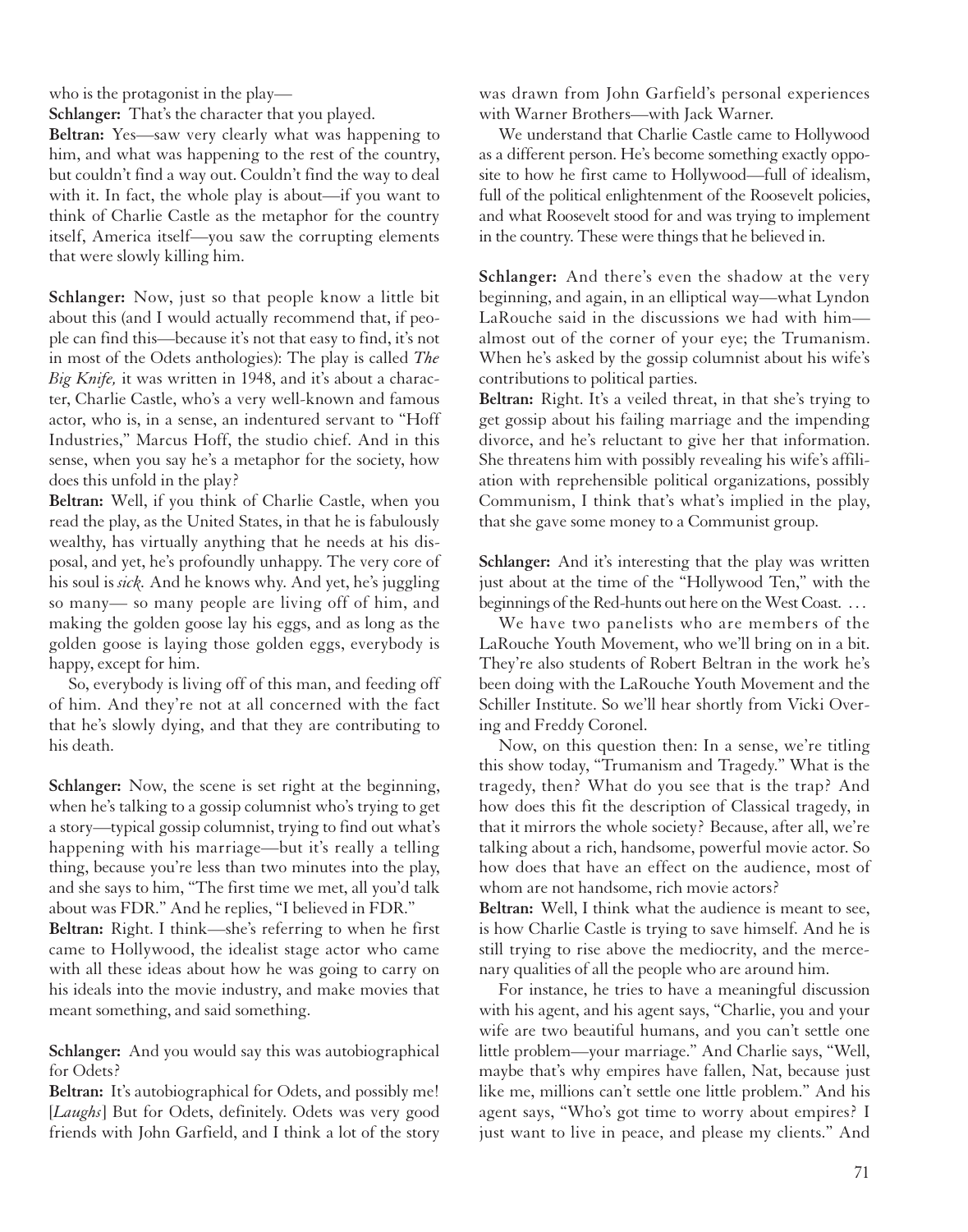Charlie says, "How do we know that America isn't dying of trying to please its clients? Did you ever think of that?" And he replies, "No, I never did, actually." And Charlie says, "Don't you feel it in the air? Don't you see them pushing man off the Earth, and putting the customer in his place?" And his agent says, "That's a very intelligent remark. By the way, getting back to this contract . . . ."

So nobody wants to— This is a man who's *dying* to live a life that is consistent with his ideals. But nobody is interested. The bottom line for everybody is, how much money can you make for me? How can we keep the *status quo?* You are a commodity. We don't want the commodity thinking too much, because the commodity might see just how miserable he really is. And that's what Charlie's beginning to see.

**Schlanger:** Now there's an interesting problem that comes up for the audience. Because Charlie's wife appears to be relatively sympathetic, the person who's the noble sufferer. And it was interesting, for people who I know who went to see it, they were somewhat confused by the character of the wife. How did you see the character of Marion? And how does this fit in with the question of the draining of any remaining morality? Because he does say that she represents his idealism. So, how did you see that?

**Beltran:** The wonderful thing about this play is that everybody is deeply flawed. Everybody is sick in some way, or dealing with a huge problem at their very core. The wife was complicit in the—the play hinges on a car accident that happened before it starts. Charlie Castle was drunk with a woman in his car, a woman he was having an affair with, and he accidently ran over and killed a young child; and then he had his best friend take the rap for him, and go to jail for him. This is the great secret, and the great blackmailing event, which the studio has over him, which is why he's basically a blackmailed, indentured servant. But the wife was complicit in that. She didn't fight that plan to send his friend to jail in place of Charlie.

But, she has come to the conclusion that they cannot live this way anymore, and she begs him to leave Hollywood. Not to sign the new contract that Hoff is threatening, blackmailing Charlie to sign, to keep him there in Hollywood for 14 more years. She's threatening to leave him, and she says, "Just leave it. Leave it all! We'll go back to New York. You can go back and do theater. And we'll live a relatively fine life, you can make a nice living in the theater still."

So she is not so angelic—he calls her "Angel" all the time, and I think it's kind of ironic. Because at one point in the play, after he's decided that he's got to sign the contract, and commit himself for 14 more years in Hollywood, she decides to kill the young baby that—she's

pregnant at the outset of the play, and she decides to have an abortion, because he's decided to stay in Hollywood for 14 more years. And she doesn't tell him. She doesn't discuss it with him, she just does it on her own.

**Schlanger:** And he doesn't even know that she's pregnant. **Beltran:** That's right.

So, all of these people are deeply flawed, and I think they're meant to be, not in any kind of simplistic way, but I think they are meant to be indications of a society at large, the general society, American society at the time. All of them—the agent, the wife, the best friend, the journalist, the studio head, the studio head's right-hand man—all of these people are a microcosm of the society as a whole.

**Schlanger:** Well then, here's the question that many people have about tragedy. Some of the people here—some of the LaRouche Youth members who first saw it—said, "It was depressing, it wasn't uplifting." And the purpose of tragedy is to actually change the audience, force the audience to rethink their own assumptions. How does that work in this play? And in tragedy in general?

**Beltran:** Well, yes, I don't think that when you go to *Hamlet,* you leave ready to have a party. It's meant to stimulate and provoke thought, and thinking about what actually happened on stage, and what is the playwright trying to convey? And so, when you have these events that happen in the play, this onslaught of terrible events, one after the other, that finally end in suicide, I think it's meant to provoke the audience into thinking, "How could he have saved himself? What could have possibly happened to change the course of events, and what were, really, the causes? What really caused this suicide?"

And *that's* where the Classical principle takes its effect making people think about how things could have changed, how the outcomes could have changed. What happened, why did these events happen, and how they relate to people individually, and to our society as a whole?

That's the Classical principle. The Classical principle is not that everybody comes away happy, but that everybody comes out *thinking,* which is a validation of ourselves as human beings, as opposed to the animals that go to a rave or a hip-hop concert, and just dance away in some kind of flagellant hysteria. The Classical principle is that you go and you sit and absorb the events of the play, and you think about it afterwards.

**Schlanger:** Now, in the discussion that you and I had with Lyndon LaRouche before the play first opened, one of the things that you talked about with Lyn was the importance for you, of reading the *Journal* of Odets from 1940. What did you get from that?

**Beltran:** Well, Lyn said it beautifully. He said, "Ah, you're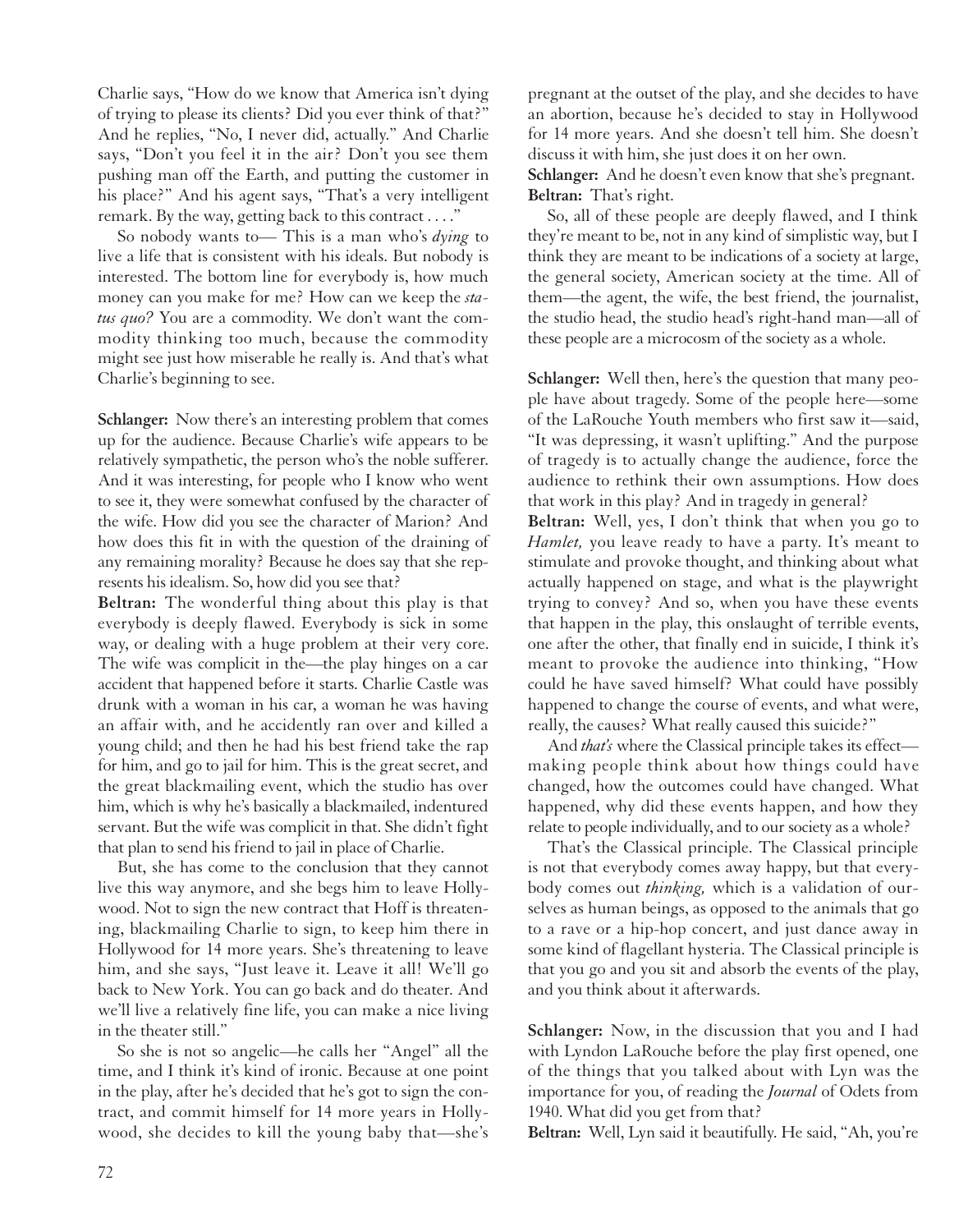**I don't think that when you go to** *Hamlet,* **you leave ready to have a party. It's meant to provoke the audience into thinking, 'How could he have saved himself? What could have possibly happened to change the course of events, and what were, really, the causes?'**

*Hamlet confronts his mother Queen Gertrude, while King Claudius looks on, in a 1971 stage performance.*

getting into the mind of the creator of the play." And he was exactly right, because in studying the Odets' *Journal,* you really got to read what he was concerned about. And so the play takes on special significance, because what you understand, is that the play came from these



deep, deep questions that he was asking himself about the nature of our country: Where are we going?

He was deeply concerned. The *Journal* takes place in 1940. He wrote it for one year. And the prescience that he showed in the *Journal,* was that he saw clearly what was happening even before the war. He saw clearly what was happening to our society. And eight years later, it came to fruition in this play. And I think he was able to see it even more clearly, because he had eight years to watch what he had seen developing in the country. He had had eight years to see it come to fruition. And that's exactly what he wrote in the play.

All of those ideas and events that were happening before the war, during the war, and after the war, are exactly what he wrote about in the play.

**Schlanger:** And there's an interesting sub-theme here, on this question of popular opinion, consumption, people who are looking out for their own pleasures—which we associate, more often than not, with the Baby Boom generation. But it's clearly one of the points about the corruption in the World War II generation. How does that come through?

**Beltran:** That's one of the great things about the discovery of this play. It's almost as if Clifford Odets had gone to a national Schiller Institute semi-annual conference, and listened to Lyn, and then decided to write a play.

What I had always caught from Lyn, was the importance of that paradigm-shift after the war, the beginning of "Trumanism." Although I had no— That's a problem with a lot of people. You have

> LaRouche talking about something, and you ask, "How can I validate this? How can I verify that this is exactly what happened?" And this play is one of those tools that you have, to see. And this is one of the things that Lyn said to me, when we were having our discussion together, that he was not the only one to see this.

> Clifford Odets clearly saw what was going on. But this play is one of those fossils that you find in an archeological dig, that validates what

Lyn has been saying about the paradigm-shift that happened. The rampant corruption that happened to that generation, and has been developing to the present day. And that's exactly why the play is so relevant now. Because, it's based on a truthful current of thought about ideas that took hold of our society. And Odets saw it clearly. And this play, I think, is like a valuable fossil, that is a piece of the puzzle which helps to see the bigger puzzle.

**Schlanger:** The way Lyn put it to me, in a discussion, is that from this slice of what is American "royalty"—Hollywood—you can see the corruption that, in fact, was in your own family, in your own generation, for the Baby Boomers to see it. And all the talk from Tom Brokaw and others, about "the greatest generation"—and it's true, the sacrifices and everything else, from the Depression, through the war—and yet you also see the acceptance, after the war, of mediocrity, in the mass media. ...

I'd like to introduce our LaRouche Youth Movement panel. We have with us Vicky Overing and Freddy Coronel, two members of the LaRouche Youth Movement, who are very heavily engaged, right now, in the 2004 Presidential campaign. But they're taking a few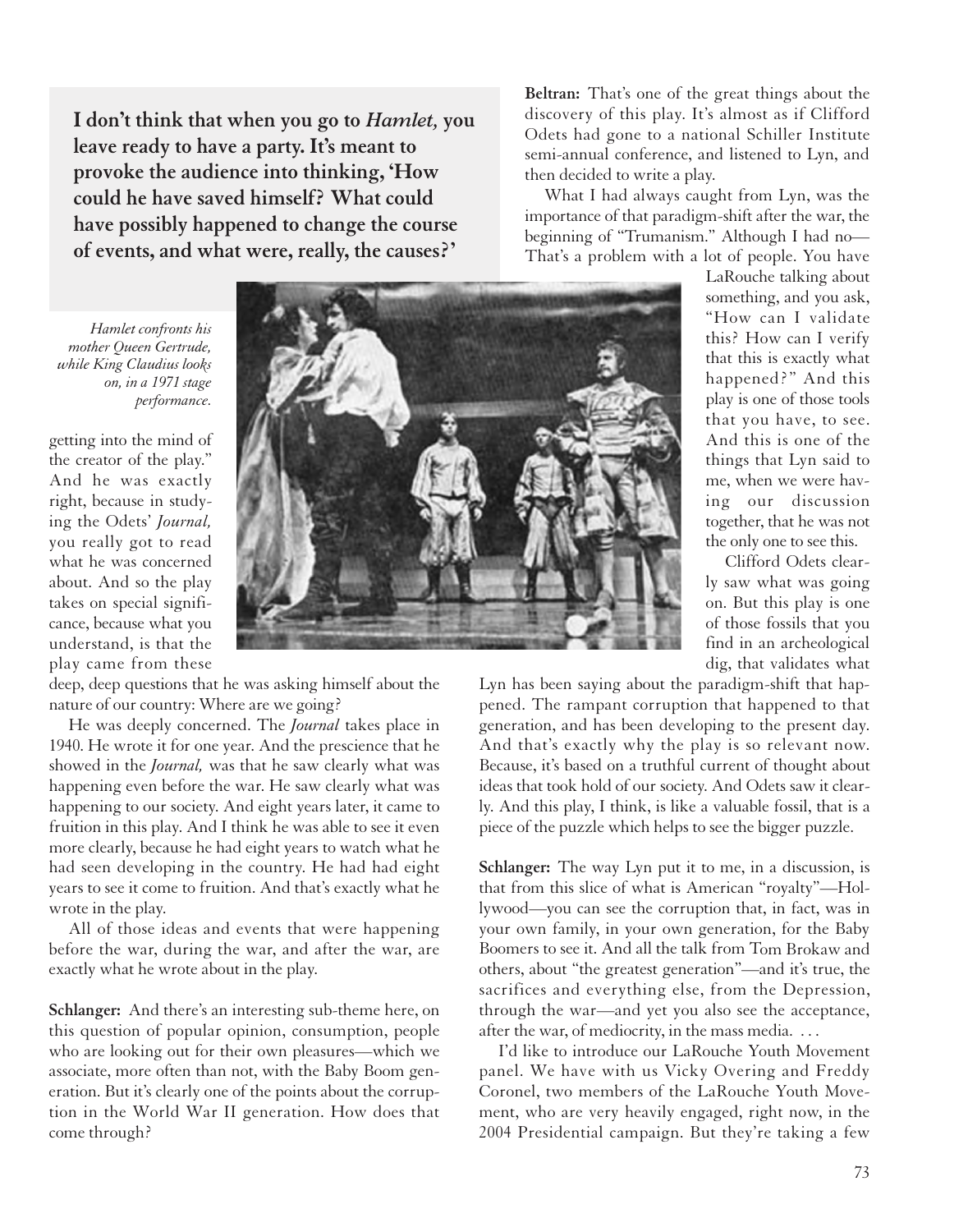minutes to join us today. Both of them are in the drama class that Robert does here at our Los Angeles office on a regular basis. Freddy and Vicky, welcome to the show. Does either of you have a question for Robert?

**Vicky Overing:** Yeah. I was just wondering, what was the development process, or change, that you saw in the characters that worked with you in the play, and if it had a huge impact on them? What was their response to it? **Beltran:** Are you talking about the actors, my fellow cast members?

### **Overing:** Yeah.

**Beltran:** The cast was very, very united in the purpose of the play. And I know that one of the things that helped was Harley coming, very early, to one of our rehearsals, and discussing Trumanism. It was a wonderful discussion that we had with the entire cast, for about two or three hours. And what it did was open up the society— American post-war society—and it made clear what Odets was really saying.

And so, once the actors are all on the same page, concerning what the playwright is trying to say, then it makes the message clearer. It makes the goal of the entire production that much clearer. And everybody is working towards the same goal.

**Schlanger:** Well, I think also—and Vicky, I know the question that you're asking is one that you, as a budding young actress, are also experiencing, as you're getting deeper and deeper into the *Julius Caesar* that we're doing with Robert. But, I had a chance to meet and talk with some of the actors, and there really was a change, throughout the period of the almost three months that Robert was working with them. To the point that, I remember one of the last discussions that we had with someone, the first thing he said was, "Before we go in to talk, let me check to see if I'm still wired." A not-so-subtle reference to John Ashcroft.

But I think also, Robert, that this was a tribute to you. Because it was your vision, in bringing to life the idea of Classical tragedy, which had the impact.

**Beltran:** Well, definitely. You know I've been studying LaRouche for a good two-and-a-half years now, and I've really been chomping at the bit to implement those things that I have learned, and believe in, as far as how to present Classical principles on stage. This play gave me that opportunity. As I said, it's almost as though Odets had gone and listened to one of Lyn's speeches.

It was a great way for me to try to demonstrate the Classical principle in drama.

**Schlanger:** I'm not a critic, but I saw the play several times, from the beginning of rehearsals, and I think it performed that function brilliantly.

One interesting thing is the tragedy which became Odets' own life, after this play.

Odets was one of the people who got caught up in the web of McCarthyism, which is Trumanism extended through Sen. Joseph McCarthy. Odets' name was presented to the infamous HUAC, the House Un-American Activities Committee. And then he himself went before the Committee, and testified, and gave some names. I think this makes very clear what Lyndon LaRouche has been saying on this: That the tragedy is, that out of a whole generation, even the best people—even someone who was conscious of this process himself—under the relentless pressure of the "let's get on with" society, "let's not try to improve things," "let's be practical," "let's be like cocker-spaniels, paws up, saying 'Like me, like me,' "—as Odets says in the play—unfortunately, most of the generation went through that corruption.

**Beltran:** As I said, Harley, that was always a theory in my head listening to Lyn's speeches, with him emphasizing this over and over. It became clear to me when I started working on the play, and reading Odets' *Journal.* Because Odets, in the *Journal,* quotes, and writes of extended conversations that he had with other luminaries of the time—people like Steinbeck, and F. Scott Fitzgerald, and so many people around Hollywood and New York at the time, in those circles. So, a lot of people were discussing those things, and a lot of ideas were being tossed around. Odets was prescient enough to see all of this happening, and was able to distill it into the thoughts that he presents in this play.

**Schlanger:** But unfortunately, not strong enough to avoid being a victim of the same corruption.

**Beltran:** Yeah. In the play, Charlie Castle always sees himself as half a man, and that is directly from the *Journal.* Odets says, he's got to become a whole man, that he's only a half a man.

**Schlanger:** On that topic, we have an e-mail question here, we don't have the name of the questioner, but they ask you: "Can you elaborate on what it means to you when Hank Teagle"—who is Charlie's, maybe one of his few friends in the play—"tells Charlie, 'You still know that failure is the best of American life?' "

**Beltran:** To me, it meant that, even if Charlie were to leave everything, public opinion would clearly see him as a loser, someone who failed, someone who was taken from his lofty perch and thrown down into the mud. But yet, it's that acceptance, it's that willingness to fail— The failure, in American life, is the person who may not necessarily reach his goal, but has, at least, striven to get there, and strives to get there with a clear conscience and a clear idea of what he would like to accomplish.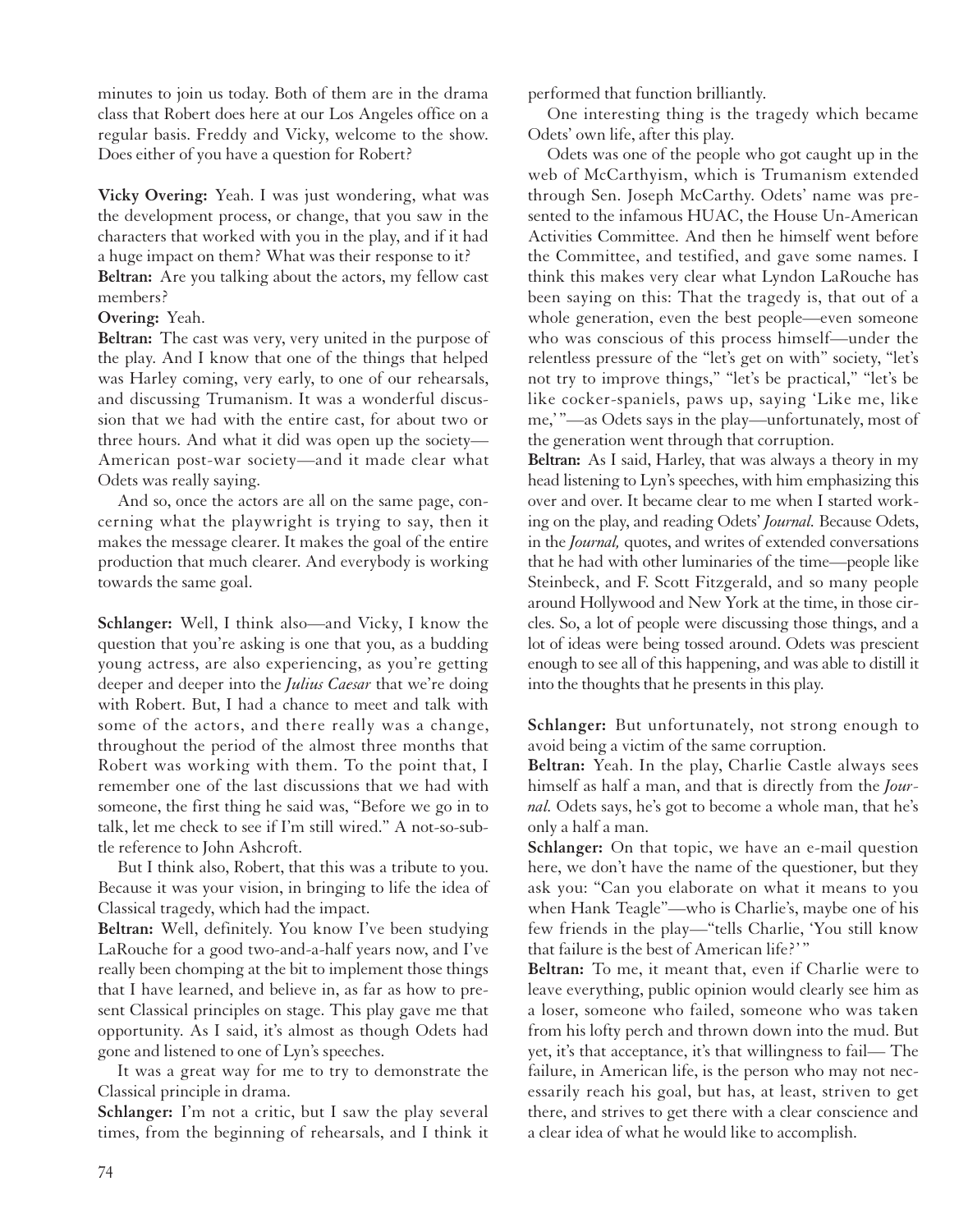And that, I think, is really true of what's the best in American life.

**Schlanger:** So in a sense, the fact that Odets, though he himself never achieved the bright promise that he may have had in the 1930's, his play left with us an ability to reflect on that, so that we can improve. What Lyndon LaRouche talks of as the "simultaneity of eternity." Odets' words came to life through that presentation of the play, which now is living in the minds of everyone who saw it.

**Beltran:** Well, look at some of the people who, probably, we would classify as failures. Is John Kennedy a failure? Was Roosevelt ultimately a failure, because the society turned right around as soon as he died? Who's a failure, and how to you define failing? Surely Odets meant it to be a person who strives, and may not, ultimately achieve what he was hoping for. But, it's the example of that person striving, which remains behind, and is the best of American life.

**Schlanger:** That's the interesting irony at the end, where Hank Teagle—who is called, during the play, by Charlie, "Horatio," and actually performs the same role that Horatio performed in Hamlet—

**Beltran:** He says, when Charlie kills himself—and Hoff's right-hand man says that he's going to "spin" the story, and call it a heart attack, and that his good friend and associate Hoff was there at his bedside, his doctor, his little son, his wife; it was a nice death that Charlie had, just a heart attack; he's going to completely whitewash the fact that Charlie committed suicide, cut himself in three places—Hank Teagle says, "No, that's not going to happen. I'm going to tell the truth. He killed himself because that was the only way he could live. You don't recognize an act of faith when you see it."

That's exactly what Horatio does in *Hamlet.*

**Freddy Coronel:** One question, in seeing the play: It seems as though the development of the entire play had "two personalities." From one standpoint, it was holding on to that which was moral. And then, from the other, it was like you could see, more and more, a giving in to the whole Hollywood scene, and just a whole paradigm-shift that was taking place. I know there were certain points in the play—I remember a particular one, where you were drunk, just sloshed, and even though, in that state, you were telling this one woman, who was just a whore, "No, I'm not like you, I'm different!" And it seemed like you were just kind of fighting.

In acting, having the audience be able to recognize that fight, within that one personality, or within that one actor that's presenting these two personalities—the difficulty in doing that, and the challenge of just performing the same play—how many times, you played it four nights a week? **Beltran:** Five nights.

**Coronel:** For how many months?

**Beltran:** It was five weeks.

**Coronel:** The challenge in being able to do that every day, to keep it new for people. You yourselves, as actors, being able to keep reliving, I would assume, something new, so that it can stay fresh—I'd like to have some discussion on that.

**Beltran:** I think that question comes up a lot in our drama classes: How do you keep something fresh after having rehearsed it for so many weeks, and performing it night after night? Really, the only thing that keeps it fresh, is to know it better, and better and better, so that you're always investigating, and trying to broaden and deepen it, give it more breadth, give it more depth. That's how you find the spontaneity in it.

Because in a great play—and I think that this qualifies as a great American play. Calling it a great "American" play is a qualifier, in itself. But within the context of American literature, it certainly is one of our great plays. You find the little nuggets that are there, the more you keep searching, the more you really try to find the crux of each scene, and the crux of the relationships of the characters. That's how you keep it fresh.

And also, the fact that you believe in the play. You respect the playwright. You respect what his intention was. And you give yourself over to the intention.

**Schlanger:** You approached this as a mission-orientation, then.

**Beltran:** Definitely. For me, it was. The reason why I did this play—besides the fact that I love it, and it's a wonderful play—it has the capability to wake people up. It has the capability to provoke thought, and possibly touch one or two, or maybe more people in the audience, and make them think, "You know, that's exactly what's happening today, and that's why we cannot allow this to go on."

**Schlanger:** In that light, we have an interesting e-mail question for you, Robert, or anyone else on the panel, from Matt, in Wichita, Kansas. He says, "I'd like to hear anyone's feedback regarding the situation in Iraq and the issue of tragedy, and what it can teach us—especially in light of the current, triumphalist feelings in the United States, after Saddam Hussein's capture."

**Beltran:** What if Paul Bremer, all of a sudden, decides to walk into his bathroom, and sees his razor there—he's going to shave—and all of a sudden, he has a catharsis? And the catharsis is, he cannot continue this sham, and he decides to commit suicide?

Or, what if he walks into his bathroom, sees his razor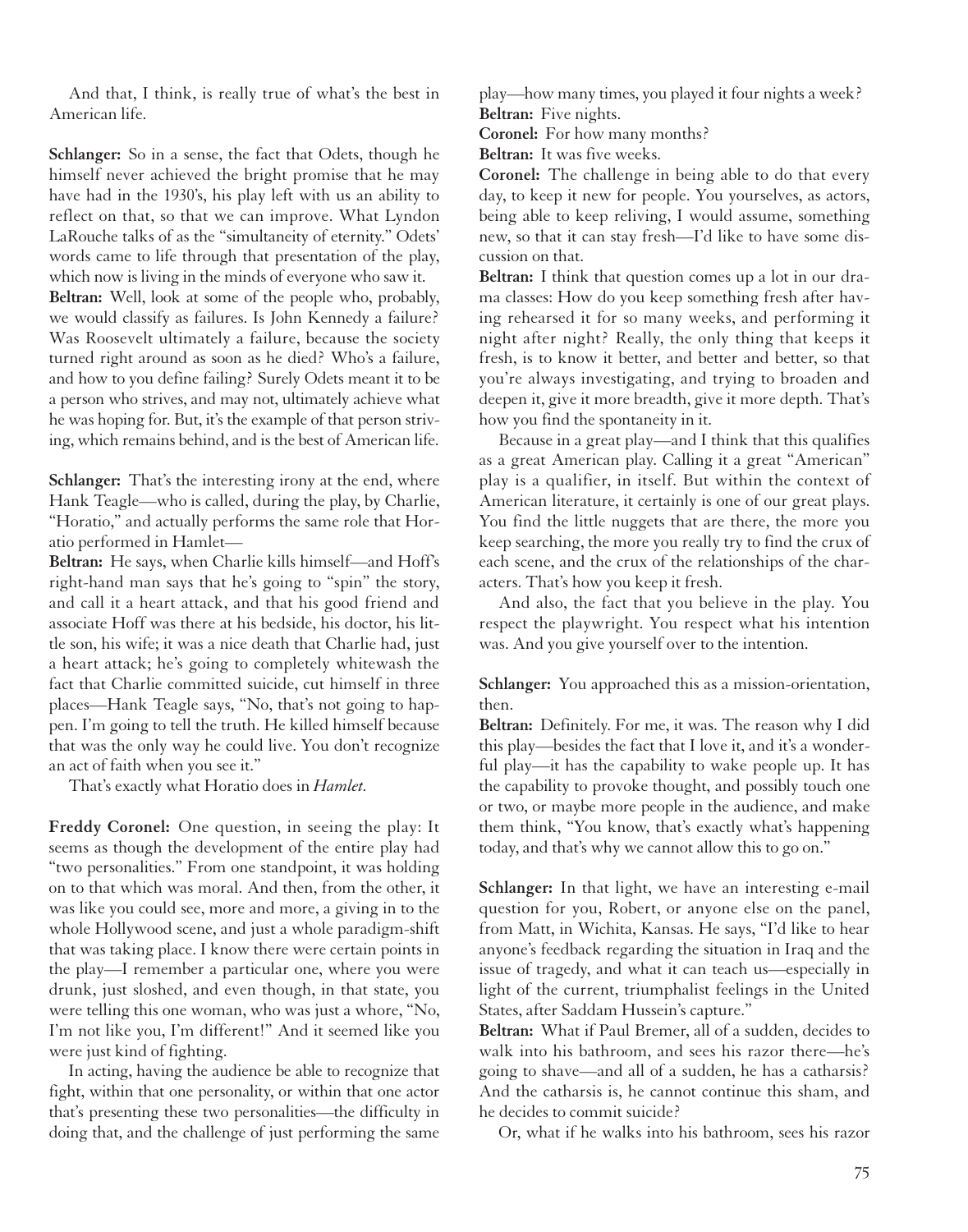**If you cannot read a play like Miller's** *Death of a Salesman,* **or** *The Big Knife,* **or** *The Crucible,* **and see a larger metaphor, then you're missing a crucial element. Playwrights like Miller, and O'Neill, and Odets—even though they didn't always achieve greatness in certain plays, they did. And they achieved the status of a tragedy.**

JFK, or an FDR, or even a Charlie Castle. So, he didn't fall from any great height."

I'm curious what you think about "the tragedy of the common man," and if you think that *Death of a Salesman* was a Classical tragedy?

**Beltran:** Yes, I think so. I think it's so simplistic to think that tragedy can only happen to kings and queens. If you think of the sovereignty of each individual human mind—we're all equal, and we all have the capacity to fall from a great height. Any time a human being contemplates taking his

*Lee J. Cobb plays Willie Loman (center) in a 1947 production of Arthur Miller's "Death of a Salesman."*

there when he's going to shave, and he looks into his mirror and says, "I cannot continue this sham, I'm leaving, and I'm going to do anything I can to stop the occupation in Iraq"? Paul Bremer has that choice. If he came to see this play, he would see himself in the person of Charlie Castle.

That's what I mean. People came to see the play, and I think that Odets was hoping that people would see them-

selves in Charlie Castle. And even on a larger scale, they would see their country in the person of Charlie Castle.

**Schlanger:** On the conference line, Angela would like to ask you a question.

**Angela Vullo:** Hi, Robert, this is Angela from LaRouche's campaign office in Virginia. I'm presently reading a newly released biography of Arthur Miller\*—who, as you know, wrote tragedies in the same period as Odets, the most wellknown being *Death of a Salesman*—and Miller has referred to *Death of a Salesman* as a Classical tragedy. He has compared it to *King Lear.* But he's been criticized, people have said, "Well, Willie Loman, he wasn't a king, or a

life—to exit this life, and this gift that we have, of being alive and being able to accomplish things for our fellow-man—once you start actually considering exiting, by your own hand, the world that you live in—that's tragic. That's a subject for tragedy.

And I think that if you cannot read a play like *Death of a Salesman,* or *The Big Knife,* or Miller's *The Crucible,* and see a larger metaphor, then you're missing a crucial element. And that is the element of the large metaphor. And I think great playwrights like Miller, and O'Neill, and Odets, even though they didn't always achieve greatness, in certain plays,

they did. And they achieved the status of a tragedy.

**Schlanger:** To follow up Angela's question, then: Do you think, as someone who's acted in Hollywood, who's done a number of movies, you've been on television—besides *Star Trek,* you've done a good bit of other television—do you think that the current mass media have destroyed the potential for someone to write tragedy today? Or do you think it's possible that we could still have great writers of tragic drama, who live contemporaneously with Hollywood, and the networks, and cable?

**Beltran:** I think that what has to happen is that—the society is what produces individuals; and the ideas that prevail in a society are what creates individuals. So, yes, I think so. I think that maybe, there may be a budding playwright or two in the LaRouche organization. I hope

––––––––––



<sup>\*</sup> See Book Review, page 121, this issue.